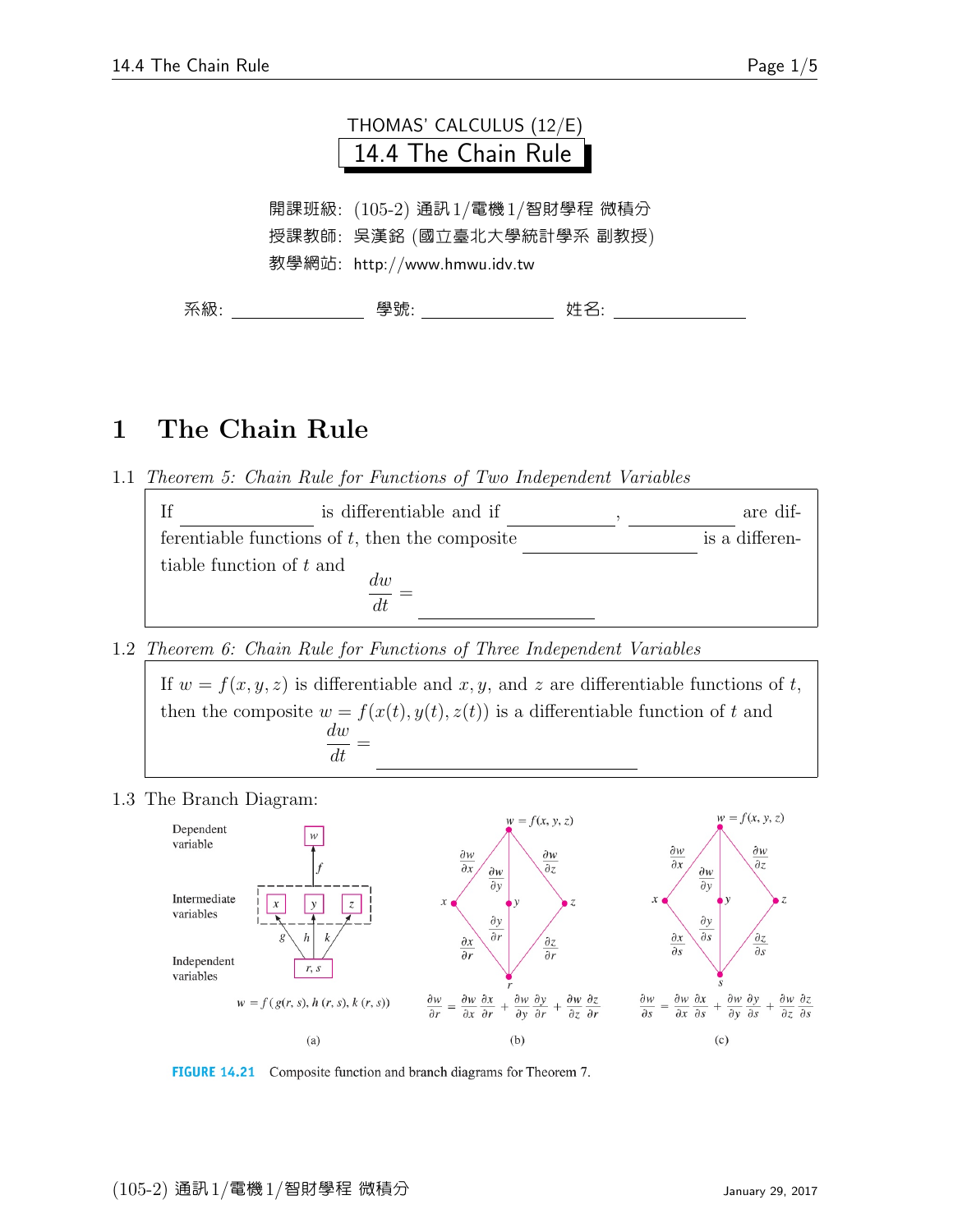1.4 Theorem 7: Chain Rule for Two Independent Variables and Three Intermediate Variables

|                                         |  |  |                                 | Suppose that $w = f(x, y, z)$ , |  | and                                                                      |  |  |
|-----------------------------------------|--|--|---------------------------------|---------------------------------|--|--------------------------------------------------------------------------|--|--|
|                                         |  |  |                                 |                                 |  | . If all four functions are differentiable, then $w$ has partial deriva- |  |  |
| tives with respect to r and s, given by |  |  |                                 |                                 |  |                                                                          |  |  |
|                                         |  |  | $\frac{dw}{2}$<br>$\frac{dr}{}$ |                                 |  |                                                                          |  |  |
|                                         |  |  |                                 |                                 |  |                                                                          |  |  |
|                                         |  |  | dw                              |                                 |  |                                                                          |  |  |
|                                         |  |  | $\overline{ds}$                 |                                 |  |                                                                          |  |  |

Ex. 1 . . . . . . . . . . . . . . . . . . . . . . . . . . . . . . . . . . . . . . . . . . . . . . . . . . . . (example1, p776)

Use the Chain Rule to find the derivative of  $w = xy$  with respect to t along the path  $x = \cos t$ ,  $y = \sin t$ . What is the derivative's value at  $t = \pi/2$ .

sol:

Ex. 2 . . . . . . . . . . . . . . . . . . . . . . . . . . . . . . . . . . . . . . . . . . . . . . . . . . . . (example2, p777)

Find  $dw/dt$  if  $w = xy = z$ ,  $x = \cos t$ ,  $y = \sin t$ ,  $z = t$ .

sol: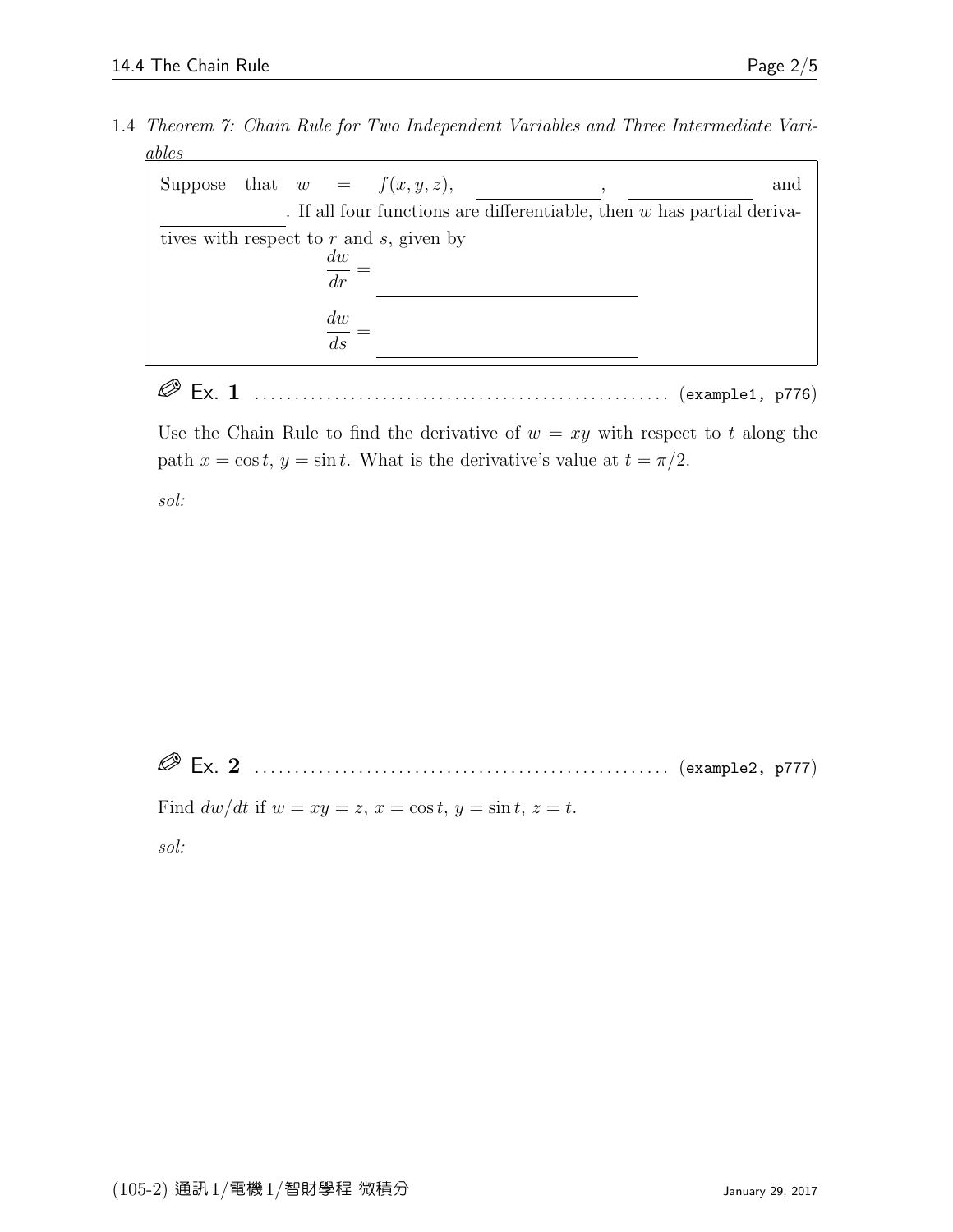Ex. 3 . . . . . . . . . . . . . . . . . . . . . . . . . . . . . . . . . . . . . . . . . . . . . . . . . . . . (example3, p778) Express  $\frac{\partial w}{\partial r}$  and  $\frac{\partial w}{\partial s}$  interm of r and s if  $w = x + 2y + z^2$ ,  $x =$ r s  $, y = r^2 + \ln s,$  $z=2r$ .

sol:

 Ex. 4 . . . . . . . . . . . . . . . . . . . . . . . . . . . . . . . . . . . . . . . . . . . . . . . . . . . . (example3, p779) Express  $\frac{\partial w}{\partial r}$  and  $\frac{\partial w}{\partial s}$  interm of r and s if  $w = x^2 + y^2$ ,  $x = r - s$ ,  $y = r + s$ . sol:

## 2 Implicit Differentiation

2.1 Theorem 8: A Formula for Implicit Differentiation

Suppose that  $F(x, y)$  is differentiable and that the equation  $F(x, y) = 0$  defines y as a differentiable function of x. Then at any point where  $F_y \neq 0$ , dy  $\frac{dy}{dx} =$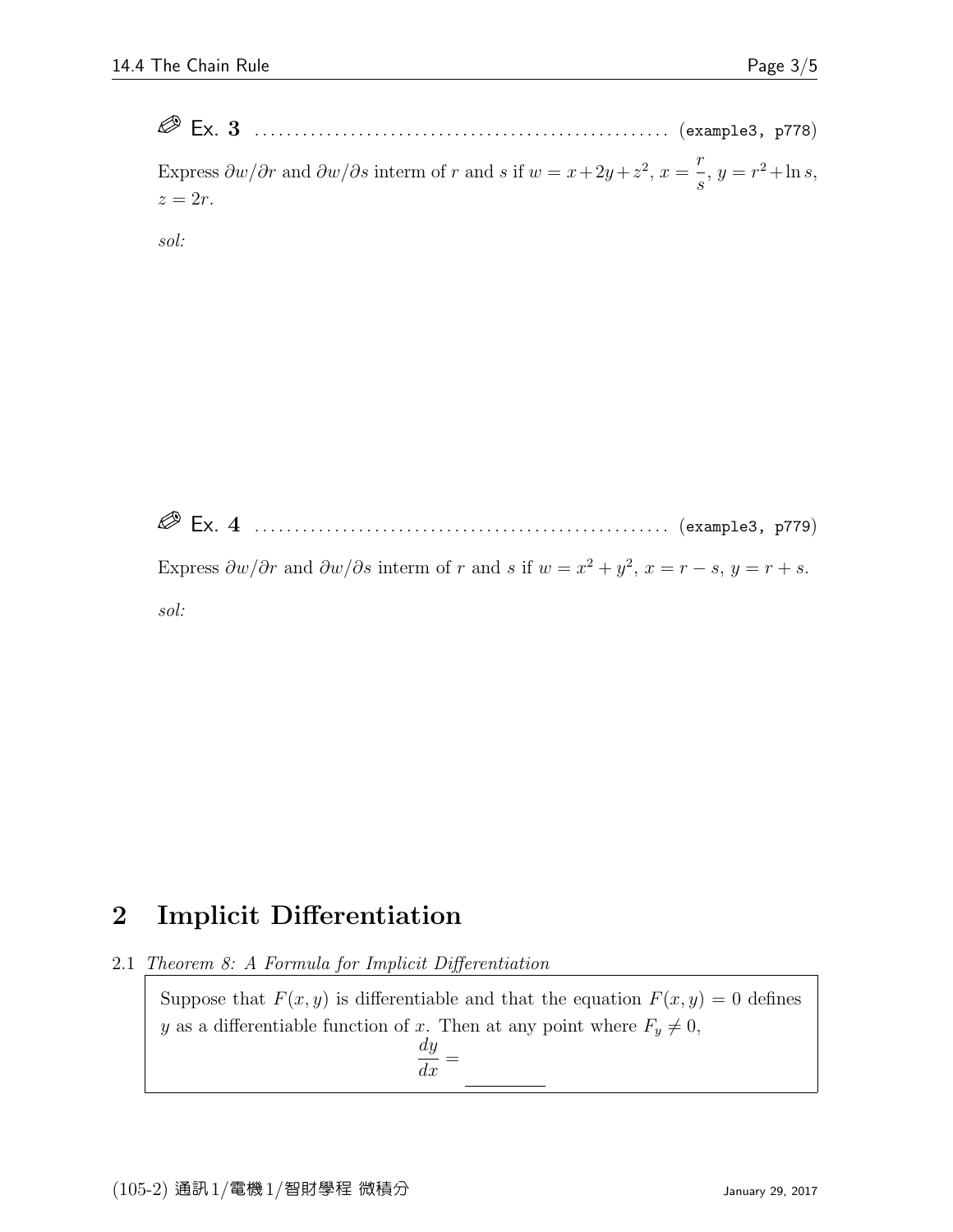## pf.

2.2 Suppose that  $F(x, y, z) = 0$  defines z implicitly as a function  $z = f(x, y)$ :

$$
\frac{\partial z}{\partial x} = \underline{\hspace{1cm}}, \quad \frac{\partial z}{\partial y} = \underline{\hspace{1cm}}
$$

 Ex. 5 . . . . . . . . . . . . . . . . . . . . . . . . . . . . . . . . . . . . . . . . . . . . . . . . . . . . (example5, p780) Use implicit differentiation to find  $dy/dx$  if  $y^2 - x^2 - \sin xy = 0$ .

sol:

 Ex. 6 . . . . . . . . . . . . . . . . . . . . . . . . . . . . . . . . . . . . . . . . . . . . . . . . . . . . (example6, p781) Find  $\partial z/\partial x$  and  $\partial z/\partial y$  at  $(0,0,0)$  if  $x^3 + z^2 + ye^{xz} + z \cos y = 0$ .

sol: